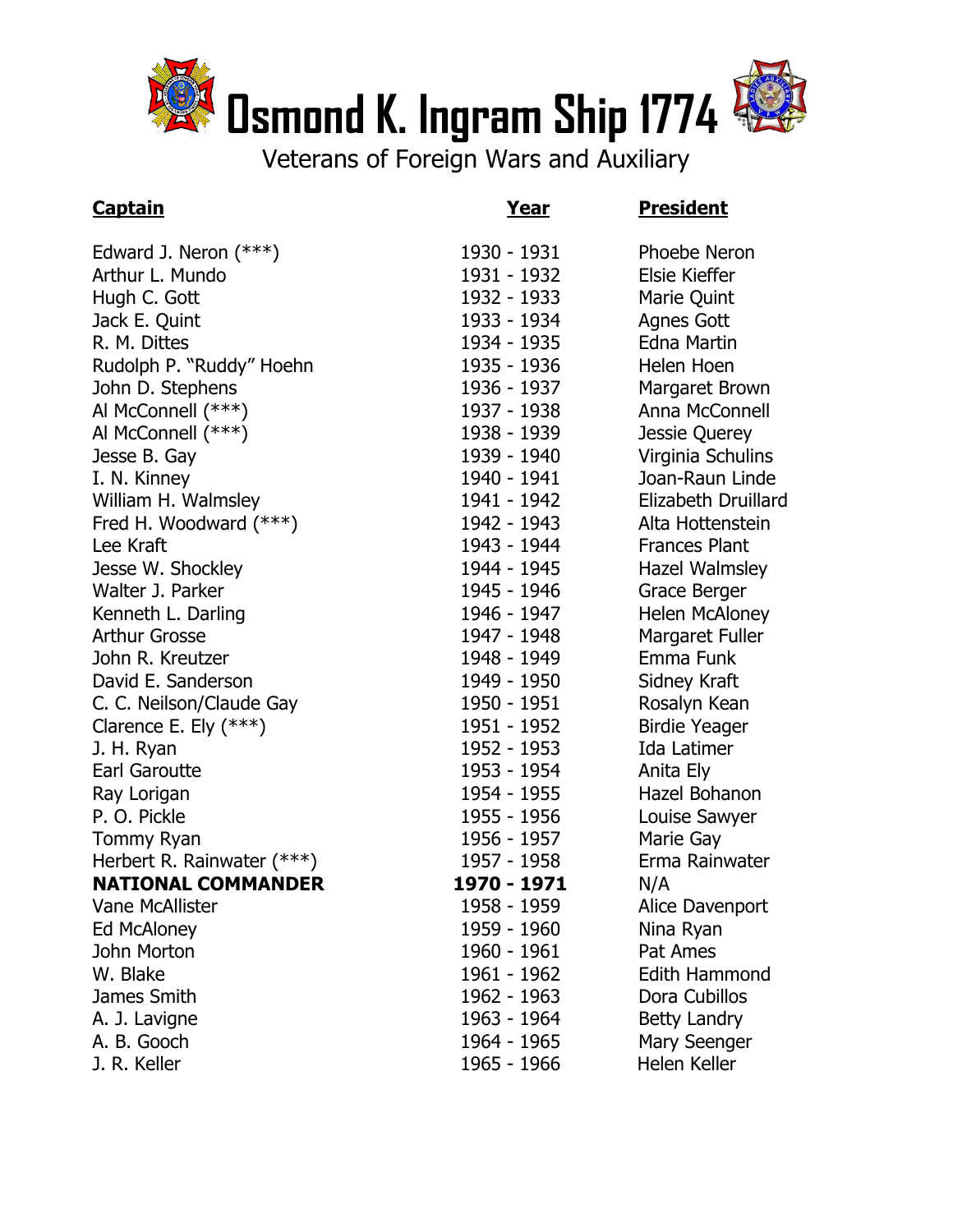



Veterans of Foreign Wars and Auxiliary

# **Captain Year President**

| C. W. Carter                 | 1966 - 1967 | Marguerite Fogarty           |
|------------------------------|-------------|------------------------------|
| John Traers                  | 1967 - 1968 | Nancy Vinson                 |
| L. C. Vinson                 | 1968 - 1969 | Nancy Vinson                 |
| W. H. McCollum               | 1969 - 1970 | Patricia McCollum            |
| John Gamble                  | 1970 - 1971 | Rita Elkin                   |
| John Gamble                  | 1971 - 1972 | Louise Cavanagh              |
| B. J. Holley                 | 1972 - 1973 | Adelia Kirkpatrick           |
| Larry DeWitt                 | 1973 - 1974 | Evelyn Gamble                |
| Joseph Miller                | 1974 - 1975 | <b>Marguerite Fogarty</b>    |
| R. Lovilo                    | 1975 - 1976 | <b>Elaine Christofferson</b> |
| J. R. Kreutzer               | 1976 - 1977 | <b>Grace Sawyer</b>          |
| J. R. Kreutzer               | 1977 - 1978 | Judy Wallace                 |
| Hank Isais                   | 1978 - 1979 | <b>Rita Elkin</b>            |
| Hank Isais                   | 1979 - 1980 | <b>Grace Sawyer</b>          |
| C. E. Watrous                | 1980 - 1981 | Dorothy Eldridge             |
| <b>Ray Sawyer</b>            | 1981 - 1982 | Dorothy Eldridge             |
| Mel Madero                   | 1982 - 1983 | <b>Audrie Bullock</b>        |
| Ray Sawyer                   | 1983 - 1984 | Dee Dee Walker               |
| Larry Gobble                 | 1984 - 1985 | Allie Kirby                  |
| David Reardon                | 1985 - 1986 | Dee Dee Walker               |
| <b>Charles Hester</b>        | 1986 - 1987 | <b>Gladys Sanderson</b>      |
| James Culliton               | 1987 - 1988 | Mary Monett                  |
| <b>Marvin Perry</b>          | 1988 - 1989 | Dee Dee Walker               |
| John Baker                   | 1989 - 1990 | Dee Dee Walker               |
| John Baker                   | 1990 - 1991 | Mary Monett                  |
| <b>Leonard Martin</b>        | 1991 - 1992 | Sylvia Rourke                |
| <b>Leonard Martin</b>        | 1992 - 1993 | Sylvia Rourke                |
| <b>Leonard Martin</b>        | 1993 - 1994 | Sylvia Rourke                |
| Jack E. Turner               | 1994 - 1995 | Jackie Horton                |
| Jack E. Turner               | 1995 - 1996 | Jerrie Thomason              |
| Jack E. Turner               | 1996 - 1997 | Jerrie Thomason              |
| Jack E. Turner               | 1997 - 1998 | Jerrie Thomason              |
| Jack E. Turner/Larry Coursen | 1998 - 1999 | Jerrie Thomason              |
| Rick Takahashi               | 1999 - 2000 | Jerrie Thomason              |
| Al Dietrich/Tim Rickel       | 2000 - 2001 | Cathy Hartman                |